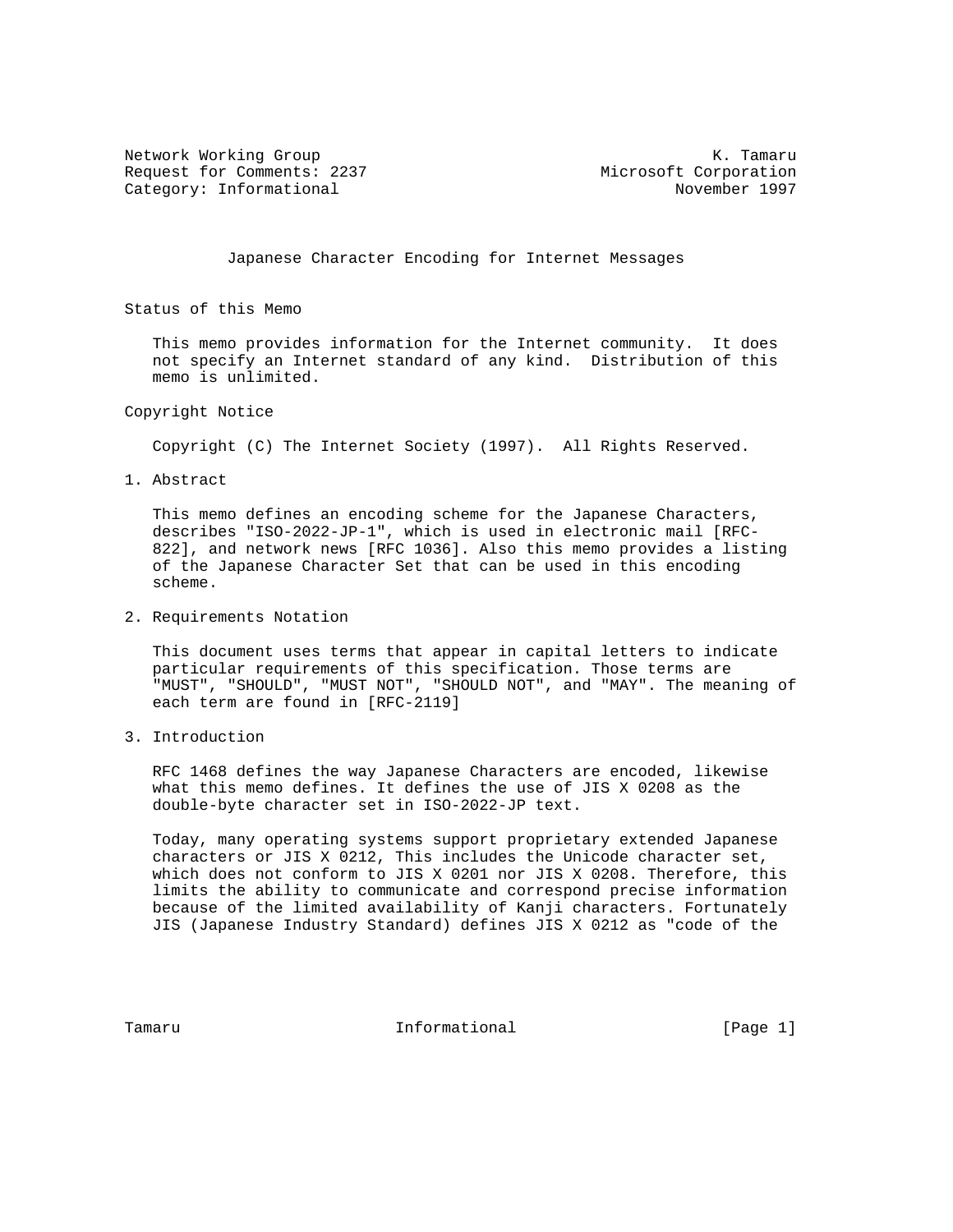supplementary Japanese graphic character set for information interchange". Most Japanese characters which are used in regular electronic mail in most cases can be accommodated in JIS X 0201, JIS X 0208 and JIS X 0212.

 Also it is recognized that there is a tendency to use Unicode, however, Unicode is not yet widely used and there is a certain limitation with old electronic mail system. Furthermore, the purpose of this comment is to add the capability of writing out JIS X 0212.

 This comment does not describe any representation of iso-2022-jp-1 version information in addition to JIS X 0212 support.

4. Description

 In "ISO-2022-JP-1" text, the initial character code of the message is in ASCII. The "double-byte-seq"(see "Format Syntax" section) (ESC "\$" "B" / ESC "\$" "@" / ESC "\$" "(" "D") is the only designator that indicates that the following character is double-byte, and it is valid until another escape sequence appears. It is very discouraged to use (ESC "\$" "@") for double byte character encoding, new implementation SHOULD use only (ESC "\$" "B") for double byte encoding instead.

 The end of "ISO-2022-JP-1" text MUST be in ASCII. Also it is strongly recommended to back up to the ASCII at the end of each line rather than JIS X 0201-Roman if there is any none ASCII character in middle of a line.

 Since "ISO-2022-JP-1" is designed to add the capability of writing out JIS X 0212, if the message does not contain none of JIS X 0212 characters. "ISO-2022-JP" text MUST BE used.

 JIS X 0201-Roman is not identical to the ASCII with two different characters.

 The following list are the escape sequences and character sets that can be used in "ISO-2022-JP-1" text. The registered number in the ISO 2375 Register which allow double-byte ideographic scripts to be encoded within ISO/IEC 2022 code structure is indicated as reg# below.

|    | reg# character set                  | ESC sequence  | designated to |    |
|----|-------------------------------------|---------------|---------------|----|
| ნ. | ASCII                               | ESC $2/8$ 4/2 | ESC ( B       | G0 |
|    | 42 JIS X 0208-1978                  | ESC 2/4 4/0   | ESC \$ @      | G0 |
|    | 87 JIS X 0208-1983                  | ESC 2/4 4/2   | ESC \$ B      | G0 |
| 14 | JIS X 0201-Roman                    | ESC 2/8 4/10  | ESC ( J       | G0 |
|    | 159 JIS X 0212-1990 ESC 2/4 2/8 4/4 |               | ESC \$ (D     | G0 |

Tamaru **Informational Informational** [Page 2]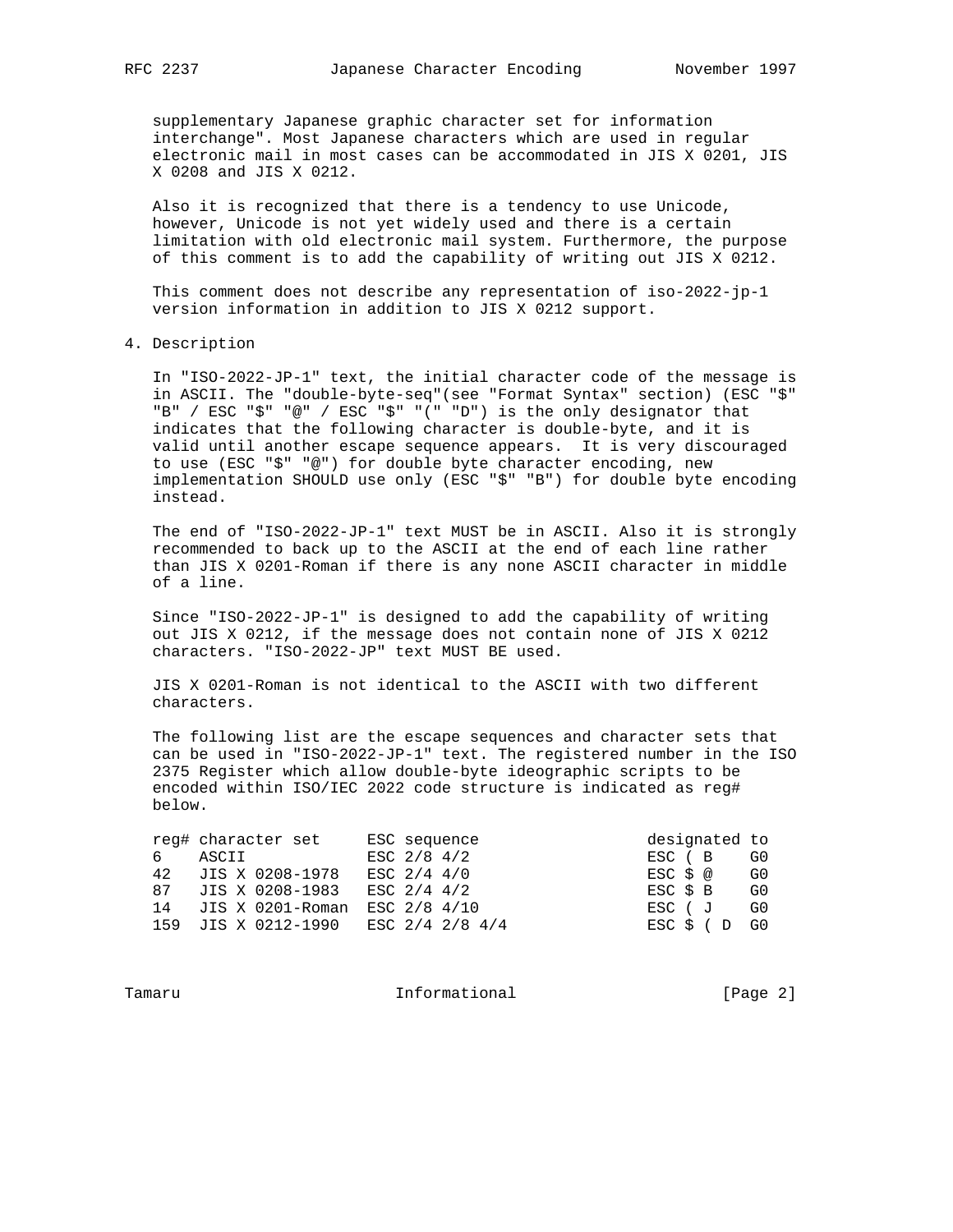Other restrictions are given in the Formal Syntax below.

5. Formal Syntax

 The notational conventions used here are identical to those used in STD 11, RFC 822 [RFC822].

 The \* (asterisk) convention is as follows: l\*m something meaning at least l and at most m something, with l and m taking default values of 0 and infinity, respectively.

 $iso-2022-jp-1-text = *$  (line CRLF ) [line]

 line = (\*single-byte-char \*segment single-byte-seq \*single-byte-char) / \*single-byte-char

segment = single-byte-segment / double-byte-segment

 single-byte-segment = single-byte-seq \*single-byte-char double-byte-segment = double-byte-seq \*(one-of-94 one-of-94)

| reset-seq       | $=$ ESC $" (" "  ( " B" / " J" )$ |
|-----------------|-----------------------------------|
| single-byte-seg | $=$ ESC $" (" "  ( " B" / " J" )$ |
| double-byte-seq | = (ESC "\$" ( "@" / "B" )) /      |
|                 | (ESC "S" "('" "D")                |

| CRLF         | $= CR LF/ (Octal, Decimal.)$                                                  |
|--------------|-------------------------------------------------------------------------------|
| <b>ESC</b>   | $=$ <iso 2022="" esc,="" escape="">;(33,27.)</iso>                            |
| SI           | $=$ <iso 2022="" shift-in="" si,="">;( 17,15.)</iso>                          |
| SO.          | $=$ <iso 2022="" shift-out="" so,="">;( 16,14.)</iso>                         |
| CR.          | $=$ <ascii carriage="" cr,="" return="">; <math>(15, 13)</math>.</ascii>      |
| LF.          | $=$ <ascii lf,="" linefeed="">; <math>(12,10.)</math></ascii>                 |
| one-of- $94$ | = $\langle$ any one of 94 values>; $(41-176, 33, -126, )$                     |
| one-of- $96$ | = $\langle$ any one of 96 values>; $(40-177, 32, -127)$ .                     |
| 7BTT         | = $\langle \text{any } 7-\text{bit } \text{value} \rangle$ ; (0-177, 0.-127.) |
|              | single-byte-char = $\langle$ any 7BIT, including bare CR & bare LF,           |
|              | but NOT including CRLF, and not including                                     |
|              | ESC, SI, SO>                                                                  |

6. Security Considerations

This memo raises no known security issues.

Tamaru **Informational Informational** [Page 3]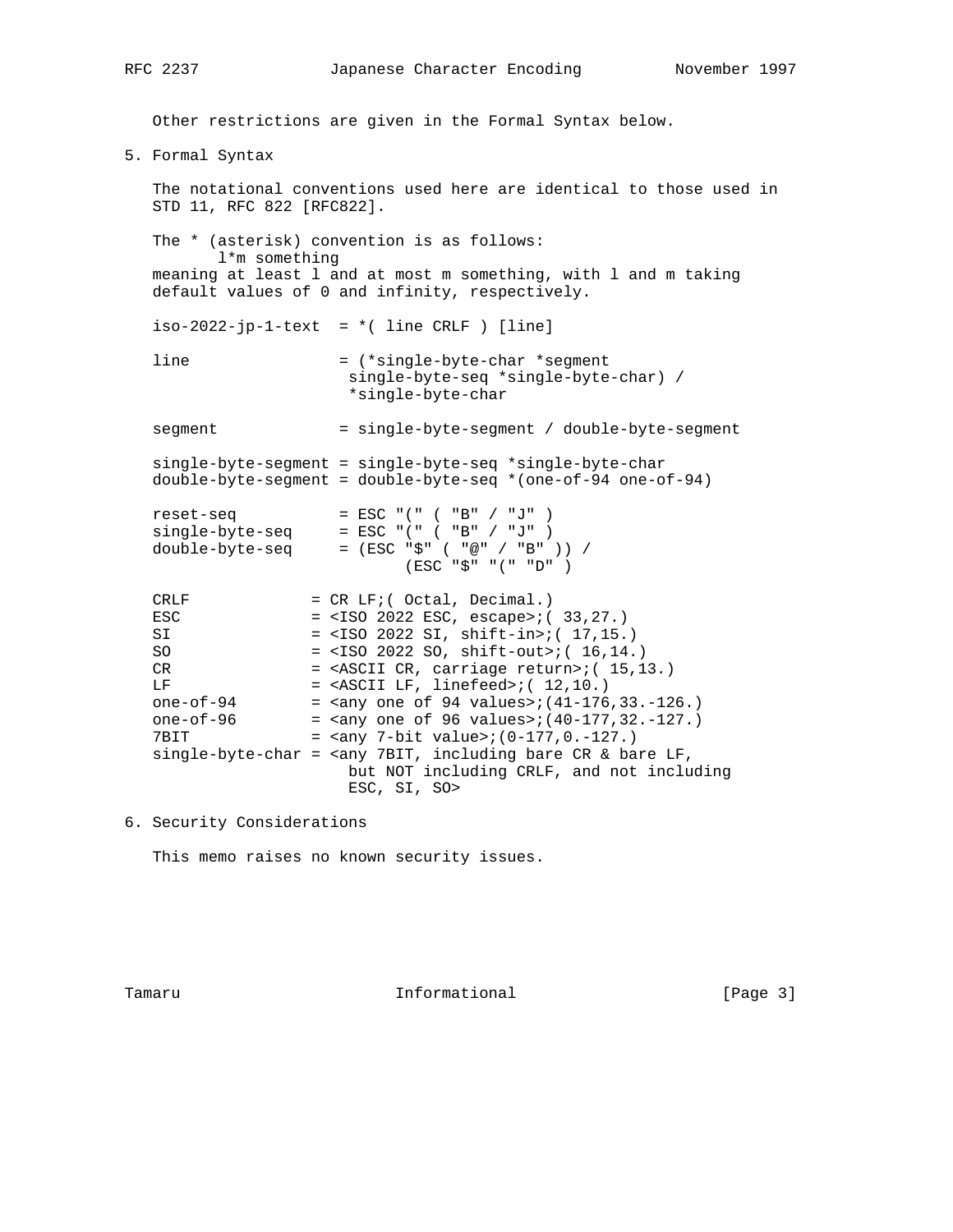# 7. MIME Considerations

 The name to be used for the Japanese encoding scheme in content is "ISO-2022-JP-1". When this name is used in the MIME message form, it would be:

Content-Type: text/plain; charset=iso-2022-jp-1

 Since the "ISO-2022-JP-1" is 7bit encoding, it will be unnecessary to encode in another format by specifying the "Content-Transfer- Encoding" header. Also applying Based64 or Quoted-Printable encoding MAY cause today's software to fail to decode the message.

 "ISO-2022-JP-1" can be used in MIME headers. Also "ISO-2022-JP-1" text can be used with Base64 or Quoted-Printable encoding.

8. Additional Information

 As long as mail systems are capable of writing out Unicode, it is recommended to also write out Unicode text in addition to "ISO- 2022-JP-1" text. Also writing out "ISO-2022-JP" text in addition to "ISO-2022-JP-1" is strongly encouraged for backward compatibility reasons.

 Some mail systems write out 8bits characters in 'parameter' and 'value' defined in [RFC 822] and [RFC 1521]. All 8bit characters MUST NOT be used in those fields. The implementation of future mail systems SHOULD support those only for interoperability reasons.

## 9. References

[ISO2022]

 International Organization for Standardization (ISO), "Information processing -- ISO 7-bit and 8-bit coded character sets -- Code extension techniques", International Standard, Ref. No. ISO 2022-1986 (E).

[ISOREG]

 International Organization for Standardization (ISO), "International Register of Coded Character Sets To Be Used With Escape Sequences".

[RFC-822]

 Crocker, D., "Standard for the Format of ARPA Internet Text Messages", STD 11, RFC 822, August 1982.

Tamaru **Informational Informational** [Page 4]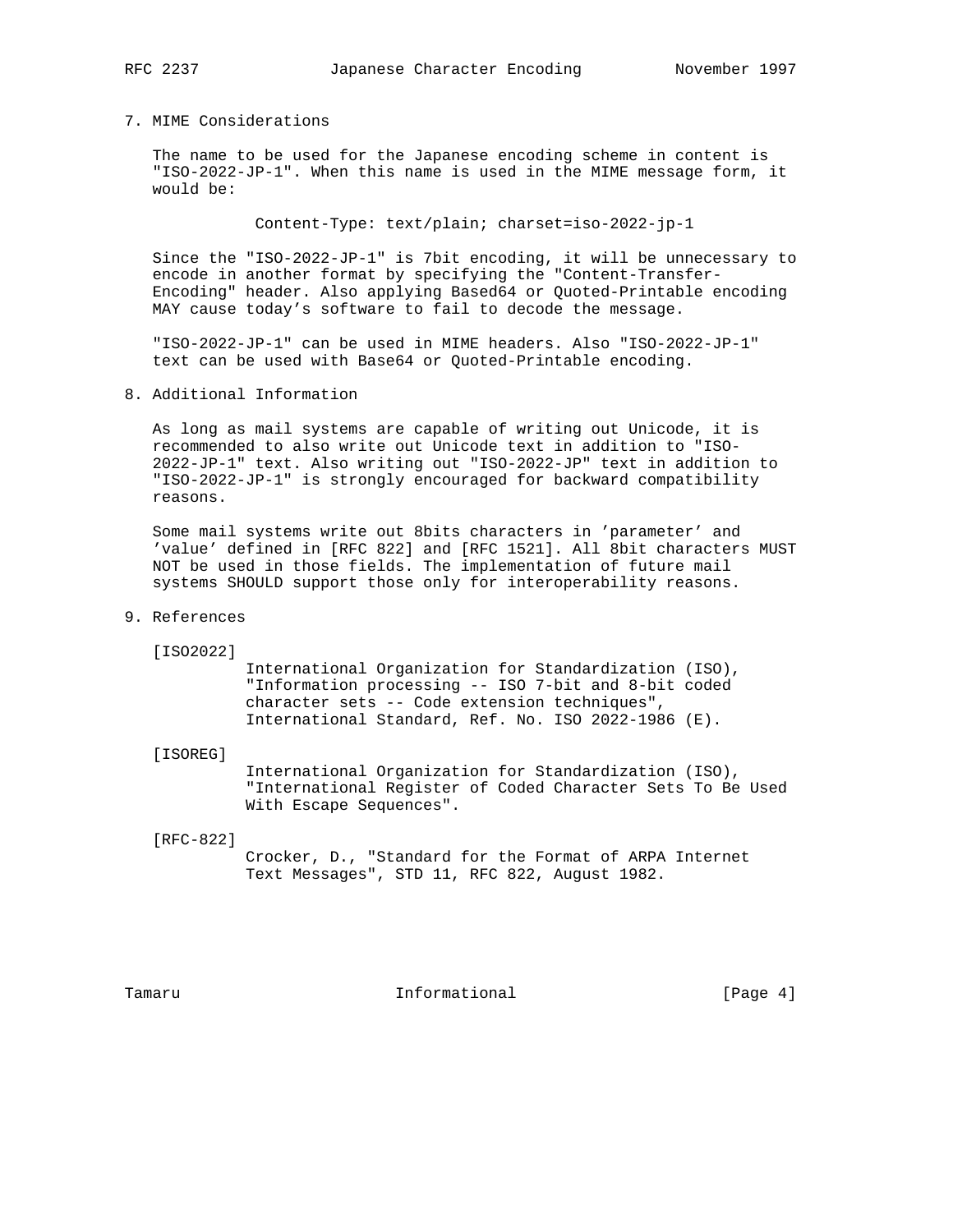[RFC-1468] Murai, J., Crispin, M., and E. van der Poel, "Japanese Character Encoding for Internet Messages", RFC 1468, June 1993.

## [RFC-1766]

 Alvestrand, H., "Tags for the Identification of Languages", RFC 1766, March 1995.

## [RFC-2045]

 Freed, N., and N. Borenstein, "Multipurpose Internet Mail Extensions (MIME) Part One: Format of Internet Message Bodies", RFC 2045, December 1996.

[RFC-2046]

 Freed, N., and N. Borenstein, "Multipurpose Internet Mail Extensions (MIME) Part Two: Media Types", RFC 2046, December 1996.

#### [RFC-2047]

 Moore, K., "Multipurpose Internet Mail Extensions (MIME) Part Three: Representation of Non-ASCII Text in Internet Message Headers", RFC 2047, December 1996.

# [RFC-2048]

 Freed, N., Klensin, J. and J. Postel, "Multipurpose Internet Mail Extensions (MIME) Part Four: MIME Registration Procedures", RFC 2048, December 1996.

# [RFC-2049]

 Freed, N., and N. Borenstein, "Multipurpose Internet Mail Extensions (MIME) Part Five: Conformance Criteria and Examples", RFC 2049, December 1996.

### [RFC-2119]

 Bradner, S., "Key words for use in RFCs to Indicate Requirement Levels", RFC 2119, March 1997.

# Author's Address

 Kenzaburo Tamaru Microsoft Corporation One Microsoft Way Redmond, WA 98052-6399

EMail: kenzat@microsoft.com

Tamaru **Informational Informational** [Page 5]